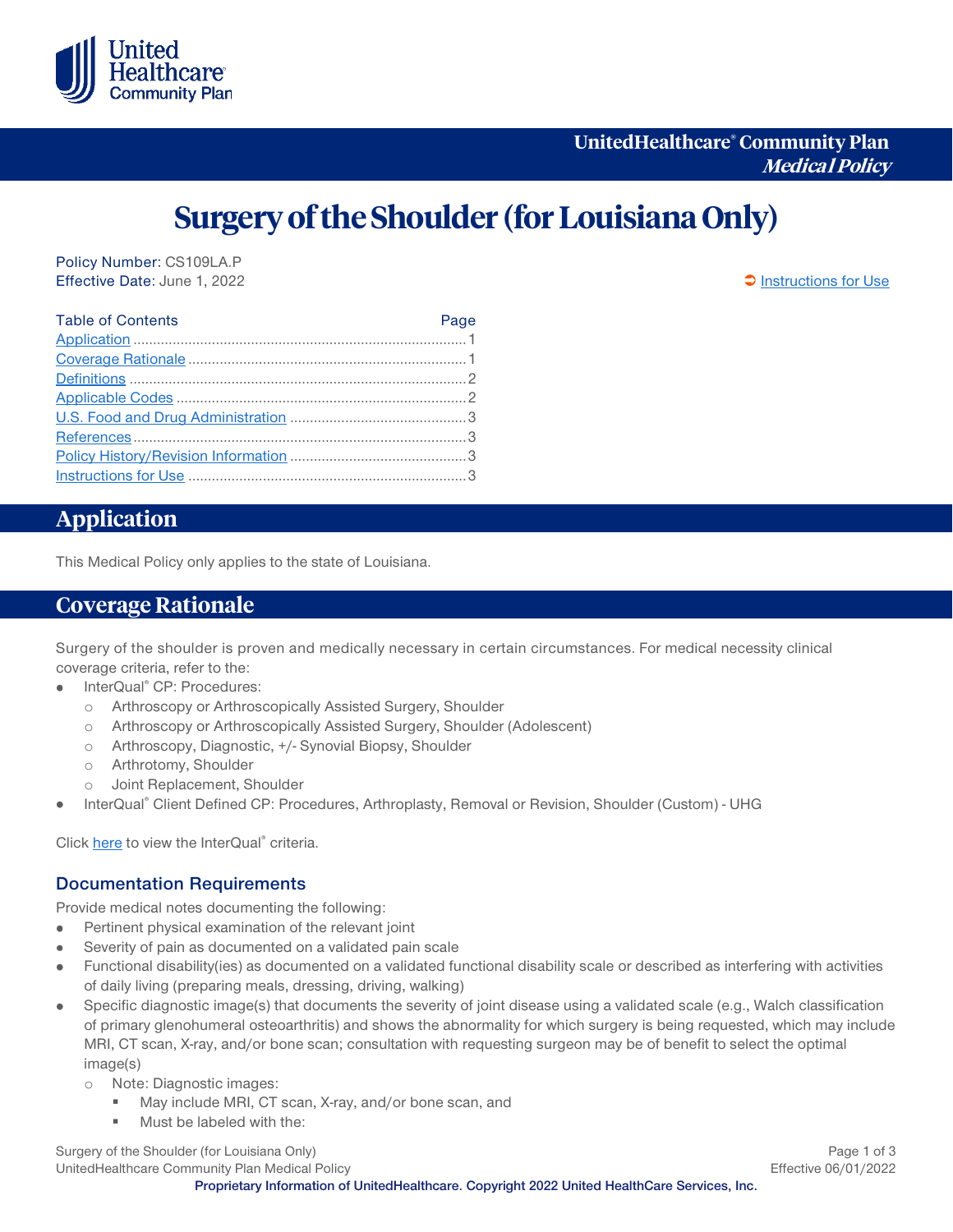- Date taken
- Applicable case number obtained at time of notification, or the member's name and ID number on the image(s)
- $\circ$  Submission of diagnostic imaging is required via the external portal at [www.uhcprovider.com/paan;](http://www.uhcprovider.com/paan) faxes will not be accepted
- Advanced joint disease using a validated scale (e.g., Walch classification of primary glenohumeral osteoarthritis)
- Diagnostic image(s) report(s) ò
- Condition requiring procedure ò
- Physician's treatment plan including pre-op discussion
- Co-morbid medical condition(s)
- Therapies tried (including dates) and failed as documented by a lack of clinically significant improvement between at least two measurements concurrent to the therapy, on validated pain or functional disability scale(s) or quantifiable symptoms; these therapies could include:
	- o Nonoperative Therapy (i.e., orthotics, medications/injections, physical therapy, other pain management procedures, etc.)
	- o Surgery

# <span id="page-1-0"></span>**Definitions**

Nonoperative Therapy: Consists of an appropriate combination of medication (i.e., nonsteroidal anti-inflammatory drugs [NSAIDs], analgesics, etc.) in addition to physical therapy or other interventions based on the individual's specific presentation, physical findings and imaging results. (Ansok and Muh, 2018)

# <span id="page-1-1"></span>**Applicable Codes**

The following list(s) of procedure and/or diagnosis codes is provided for reference purposes only and may not be all inclusive. Listing of a code in this policy does not imply that the service described by the code is a covered or non-covered health service. Benefit coverage for health services is determined by federal, state, or contractual requirements and applicable laws that may require coverage for a specific service. The inclusion of a code does not imply any right to reimbursement or guarantee claim payment. Other Policies and Guidelines may apply.

| <b>CPT Code</b> | <b>Description</b>                                                                                                                                                                                                                                                                                                                                                  |
|-----------------|---------------------------------------------------------------------------------------------------------------------------------------------------------------------------------------------------------------------------------------------------------------------------------------------------------------------------------------------------------------------|
| 23412           | Repair of ruptured musculotendinous cuff (e.g., rotator cuff) open; chronic                                                                                                                                                                                                                                                                                         |
| 23470           | Arthroplasty, glenohumeral joint; hemiarthroplasty                                                                                                                                                                                                                                                                                                                  |
| 23472           | Arthroplasty, glenohumeral joint; total shoulder (glenoid and proximal humeral replacement (e.g., total<br>shoulder)                                                                                                                                                                                                                                                |
| 23473           | Revision of total shoulder arthroplasty, including allograft when performed; humeral or glenoid<br>component                                                                                                                                                                                                                                                        |
| 23474           | Revision of total shoulder arthroplasty, including allograft when performed; humeral and glenoid<br>component                                                                                                                                                                                                                                                       |
| 29805           | Arthroscopy, shoulder, diagnostic, with or without synovial biopsy (separate procedure)                                                                                                                                                                                                                                                                             |
| 29806           | Arthroscopy, shoulder, surgical; capsulorrhaphy                                                                                                                                                                                                                                                                                                                     |
| 29807           | Arthroscopy, shoulder, surgical; repair of slap lesion                                                                                                                                                                                                                                                                                                              |
| 29819           | Arthroscopy, shoulder, surgical; with removal of loose body or foreign body                                                                                                                                                                                                                                                                                         |
| 29820           | Arthroscopy, shoulder, surgical; synovectomy, partial                                                                                                                                                                                                                                                                                                               |
| 29822           | Arthroscopy, shoulder, surgical; debridement, limited, 1 or 2 discrete structures (e.g., humeral bone,<br>humeral articular cartilage, glenoid bone, glenoid articular cartilage, biceps tendon, biceps anchor<br>complex, labrum, articular capsule, articular side of the rotator cuff, bursal side of the rotator cuff,<br>subacromial bursa, foreign body[ies]) |